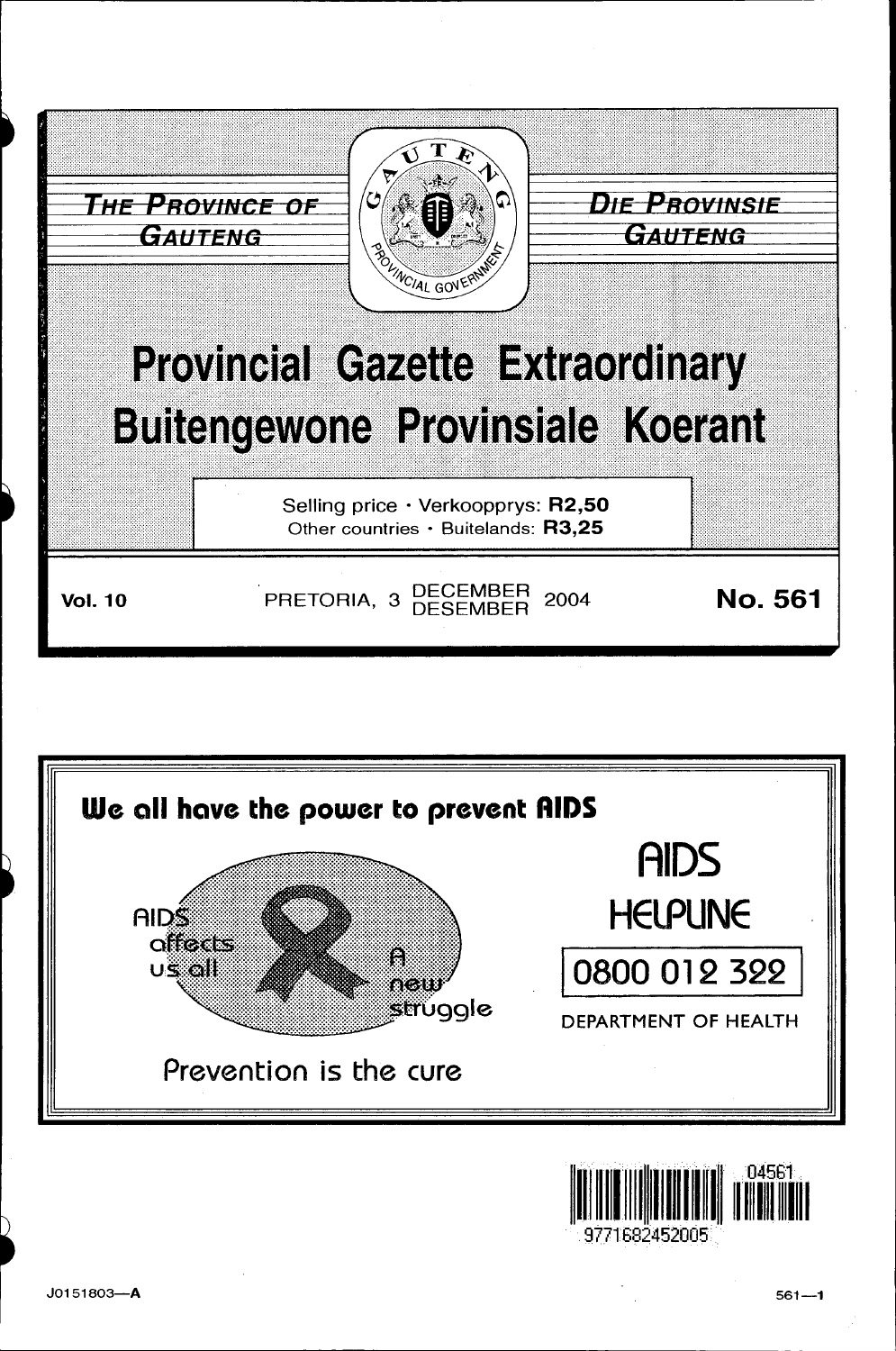$\ddot{\phantom{a}}$ 

 $\bar{z}$ 

## **CONTENTS •INHOUD**

No. **LOCAL AUTHORITY NOTICES**  Page Gazette<br>No. No. No. No.

#### 4246 Town-planning and Townships Ordinance (15/1986): Ekumuleni Metropolitan Municipality: Declaration as an approved township: Glen Marais Extension 70 ............................................................................................................ .. 4247 do.: do.: Kempton Park Amendment Scheme 1371 ...................................................................................................... . 3 5 561 561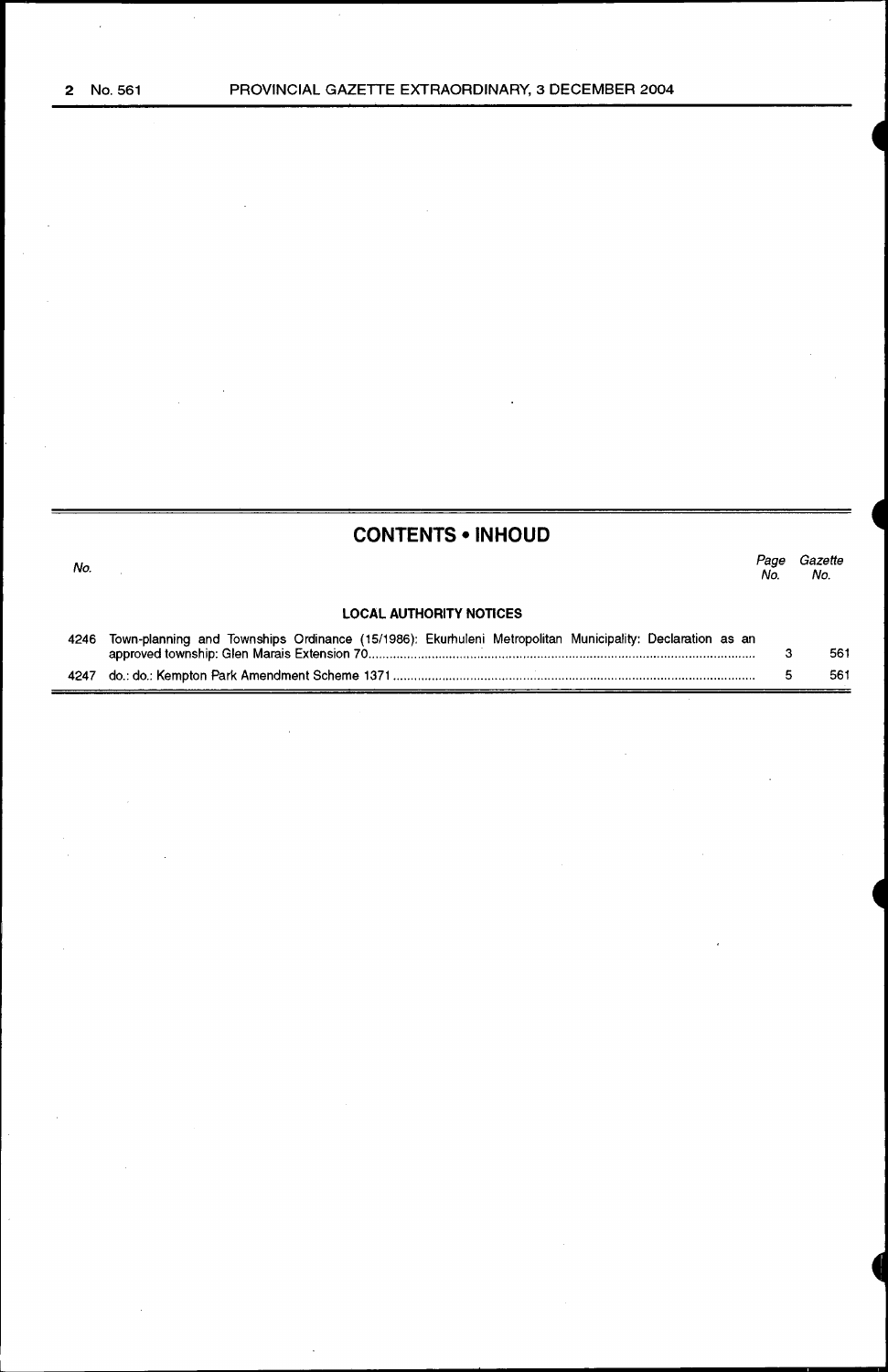## LOCAL AUTHORITY NOTICES

## LOCAL AUTHORITY NOTICE 4246

EKURHULENI METRPOLOTAN MUNICIPALITY (KEMPTON PARK SERVICE DELIVERY CENTRE) DECLARATION AS AN APPROVED TOWNSHIP

In terms of section 103 of the Town Planning and Townships Ordinence, 1986 (Ordinance 15 of 1986), the Ekurhuleni Metropolitan Municipality, Kempton Park Service Delivery Centre hereby declares Glen Marais Extension 70 township to be an approved township subject to the conditions set out in the Schedule hereto.

## **SCHEDULE**

CONDITIONS UNDER WHICH THE APPLICATION MADE BY PROPERTY HUNT (PROPRIETARY) LIMITED (HEREINAFTER REFERRED TO AS THE APPLICANT/TOWNSHIP OWNER) UNDER THE PROVISIONS OF PARTS A AND C OF CHAPTER 3 OF THE TOWN PLANNING AND TOWNSHIPS ORDINANCE, 1986 (ORDINANCE 15 OF 1986), FOR PERMISSION TO ESTABLISH A TOWNSHIP ON PORTION 310 (A PORTION OF PORTION 15) OF THE FARM RIETFONTEIN NO. 31 IR, PROVINCE OF GAUTENG HAS BEEN GRANTED

## 1. CONDITIONS OF ESTABLISHMENT

### (1) NAME

The name of the township shall be Glen Marais Extension 70.

## (2) DESIGN

The township shall consist of erven and streets as indicated on General Plan SG No. 8057/2004.

## (3) ENDOWMENT

Payable to the local authority:

The township owner shall, in terms of the provisions of Section 81, as well as Sections 98(2) and (3) of the Town Planning and Townships Ordinance, 1986 pay a lump sum endowment of R33 500 (Thirty Three Thousand Five Hundred Rand) to the local authority. This money can be used for the purposes of upgrading any parks.

## (4) DISPOSAL OF EXISTING CONDITIONS OF TITLE

All erven shall be made subject to existing conditions and servitude's, if any, but excluding the following condition which will not be passed on to the owners of erven in the township:

"The original Remaining Extent of Portion "A" of the farm Rietfontein 18, Registration Division I.R., measuring as such 1205,8671 hectares (comprised of Portions "C" and "D" now forming portion of portion "G" of portion "A" of the said farm held under Certificate of Amended Title No. 488211924, Portion "E" measuring 17,1306 hectares, held under Deed of Transfer No. 315911919, under the Remaining Extent measuring as such 236,6826, held under Deed of Transfer No. 3708117 of which the aforesaid Holding is a portion is entitled to one half of the water coming out of the fountain (running from three sources) situate near the Western Boundary line of that portion of the property held under the said Certificate of Amended Title No. 488211924 indicated on the diagram annexed to the said Certificate of Amended Title by the figure a,F,b,G,e,o,p,u,t,O, and close to the Kaffir Dam namely the dam from which a furrow is led to the windmill and the right to lead the water aforesaid by means of pipes or a water furrow on to the said original Remaining Extent of Portion "A" measuring as such 1205,8671 hectares (now comprised as aforesaid) with the further right of access to the fountain and pipes or furrow for the purpose of upkeep and repair."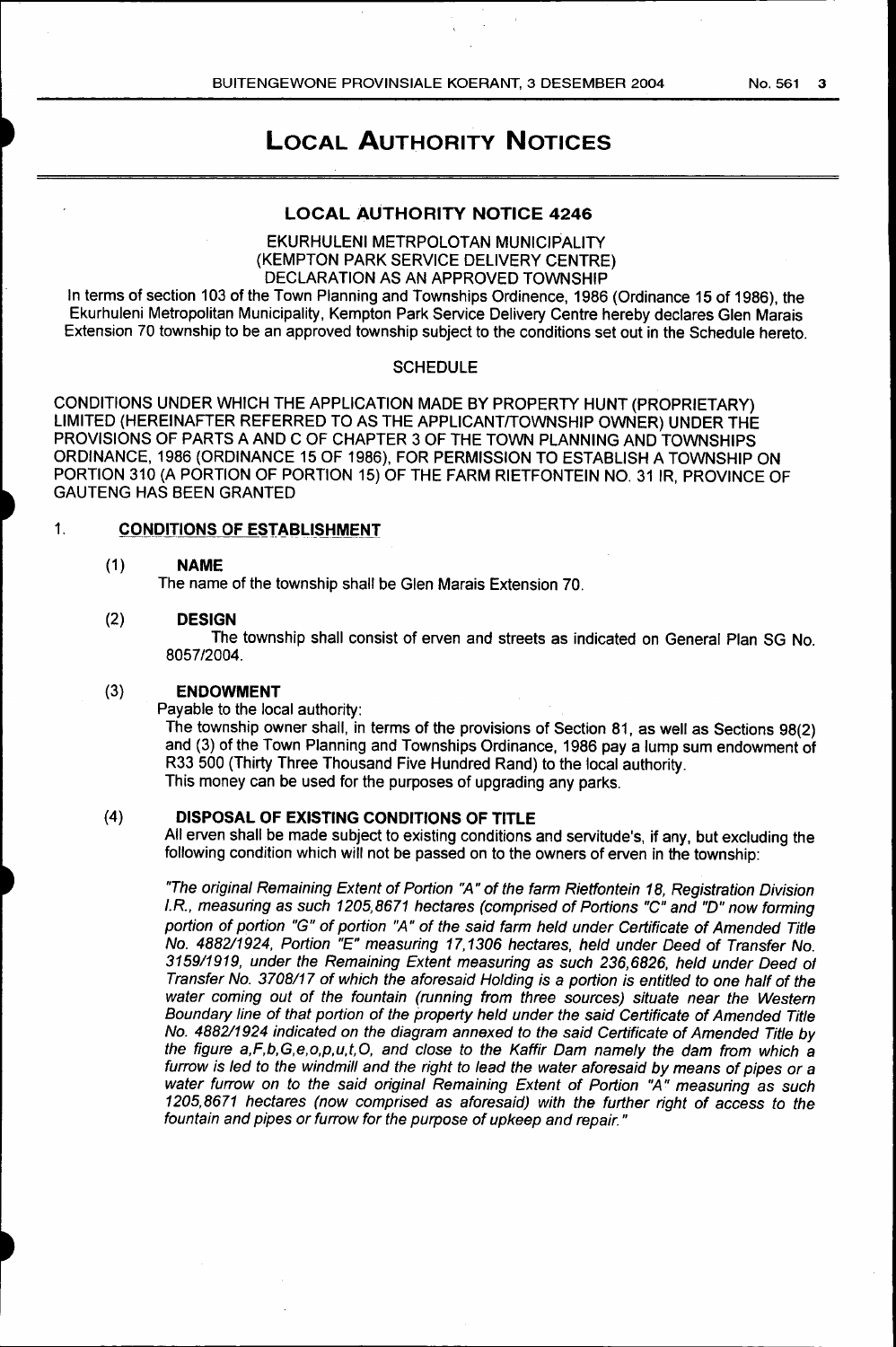#### (5) **ACCESS**

Access to the township shall be obtained from Tugela Road.

#### (6) **ENGINEERING SERVICES**

- (i) The applicant shall be responsible for the installation and provision of internal engineering services.
- (ii) Once water, sewer and electrical networks have been installed, same will be transferred to the Local Council, free of cost, who shall maintain these networks (except internal street lights).
- (iii) The Section 21 company, will be responsible for the maintenance of the internal roads (including storm water) and the internal street lights (including electrical power usage). ·

#### (7) **DEMOLITION OF BUILDINGS AND STRUCTURES**

The township owner shall at his own expense cause all existing buildings and structures situated within the building line reserves, side spaces or over common boundaries to be demolished to the satisfaction of the local authority, when required by the local authority to do so.

#### (8) **PRECAUTIONARY MEASURES**

The township owner shall at his own expense, make arrangements with the local authority in order to ensure that the recommendations as laid down in the geological report of the township must be complied with and, when required, engineer certificates for the foundations of the structures must be submitted.

#### (9) **REMOVAL OF LITTER**

The township owner shall at his own expense cause all litter within the township area to be removed to the satisfaction of the local authority, when required by the local authority to do so.

## (10) **ACCEPTANCE AND DISPOSAL OF STORM WATER**

The Township owner shall arrange for the drainage of the township to fit in with that of the existing road and storm water infrastructure in the vicinity and for all storm water running off or diverted from the roads to be received and disposed of.

## (11) **TRANSFER OF ERVEN**

Erf 3064 shall, at the cost of the township owner, be transferred to Glen Marais Extension 70 Home Owners Association prior to or simultaneously with the first transfer of any erf.

## 2. **CONDITIONS OF TITLE**

All erven shall be subject to the following conditions, imposed by the local authority in terms of the provisions of the Town Planning and Townships Ordinance, 1986.

## (1) **ERVEN 3008 to 3063**

- (i) The erf is subject to a servitude, 2m wide, in favour of the local authority, for sewerage and other municipal purposes, along any two boundaries other than a street boundary and in the case of a panhandle erf, an additional servitude for municipal purposes 2m wide across the access portion of the erf, if and when required by the local authority: Provided that the local authority may dispense with any such servitude.
- (ii) No building or other structure shall be erected within the aforesaid servitude area and no large-rooted trees shall be planted within the area of such servitude or within 2m thereof.
- (iii) The local authority shall be entitled to deposit temporarily on the land adjoining the aforesaid servitude such material as may be excavated by it during the course of the construction, maintenance or removal of such sewerage mains and other works as it, in its discretion. may deem necessary and shall further be entitled to reasonable access to the said land for the aforesaid purpose subject to any damage done during the process of the construction, maintenance or removal of such sewerage mains and other works being made good by the local authority.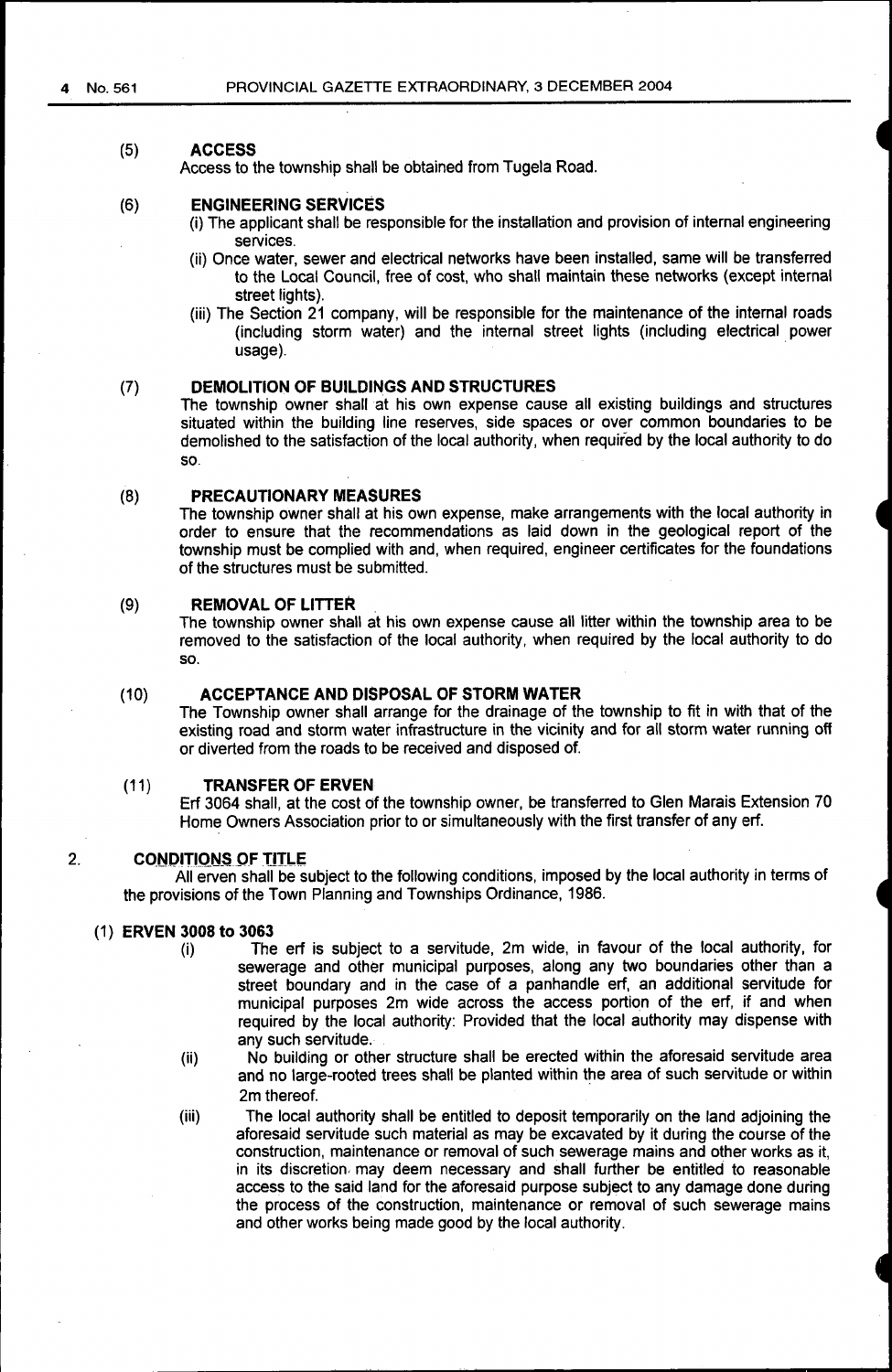## (2) **ERF 3064**  (i)

Subject to a servitude for municipal purposes in favour of the local authority, as indicated on the general plan to guarantee access to the local authority's personnel and vehicles in order to carry out repair and maintenance work to the water, sewer and electrical networks (excluding street lights) after they have been taken over by the local authority.

(ii) Subject to a servitude of right-of-way in favour of the remainder of the township, as indicated on the general plan, to guarantee access to a public road to all the residents.

PM Maseko, City Manager, Ekurhuleni Metropolitan Municipality, 2<sup>nd</sup> floor, EGSC Building, corner Cross and Rose Street, Germiston, Private Bag X1069, Germiston, 1400.

## **LOCAL AUTHORITY NOTICE 4247**  EKURHULENI METRPOLOTAN MUNICIPALITY

(KEMPTON PARK SERVICE DELIVERY CENTRE)

KEMPTON PARK TOWN PLANNING SCHEME 1987: AMENDMENT SCHEME 1371

The Ekurhuleni Metropolitan Municipality (Kempton Park Service Delivery Centre) hereby, in terms of the provisions of section 125(1) of the Town Planning and Townships Ordinance, 1986 (Ordinance 15 of 1986), declares that it has approved an amendment scheme, being an amendment of the Kempton Park Town Planning Scheme, 1987, comprising the same land as included in the township of Glen Marais Extension 70 Township.

Map 3 and the scheme clauses of the amendment scheme are available for inspection at all reasonable times at the offices of the head of Department, Department Development Planning and Local Government, Gauteng Provincial Government, Johannesburg, as well as the Municipal Manager, Ekurhuleni Metropolitan Municipality (Kempton Park Service Delivery Centre), Room B301, 3rd Level, Civic Centre, c/o CR Swart Drive and Pretoria Road, Kempton Park. This scheme will come into operation on the date of publication of this notce.

This amendment scheme is known as Kempton Park Amendment Scheme 1371.

PM Maseko, City Manager, Ekurhuleni Metropolitan Municipality, 2<sup>nd</sup> floor, EGSC Building, corner Cross and Rose Street, Germiston, Private Bag X1069, Germiston, 1400.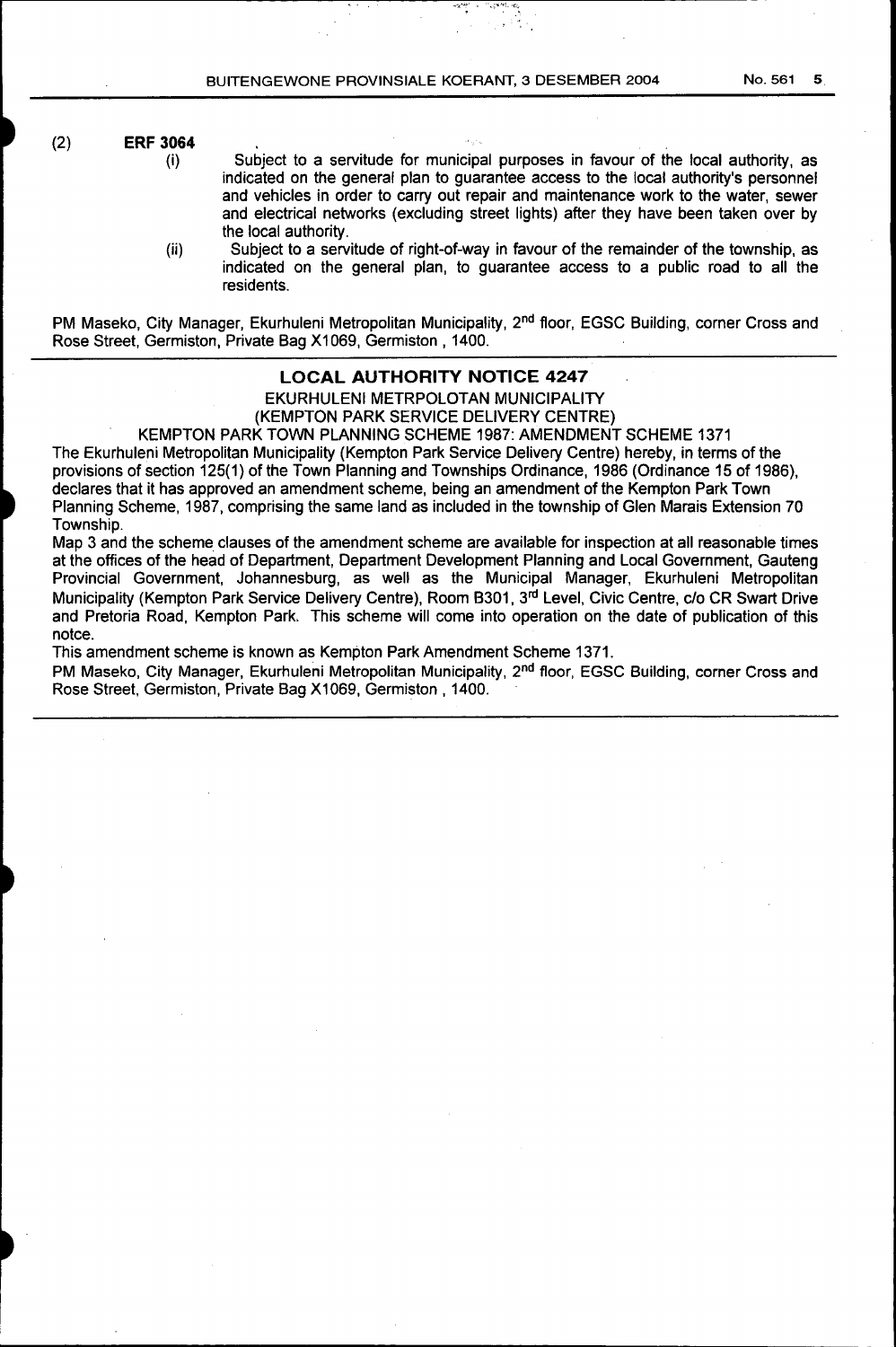| IMPORTANT NOTICE                                                                                                                                                          |                                        |
|---------------------------------------------------------------------------------------------------------------------------------------------------------------------------|----------------------------------------|
| The                                                                                                                                                                       |                                        |
| <b>Gauteng Provincial Gazette Function</b>                                                                                                                                |                                        |
| will be transferred to the                                                                                                                                                |                                        |
| <b>Government Printer in Pretoria</b>                                                                                                                                     |                                        |
| as from 2nd January 2002                                                                                                                                                  |                                        |
| <b>NEW PARTICULARS ARE AS FOLLOWS:</b>                                                                                                                                    |                                        |
| <b>Physical address:</b>                                                                                                                                                  | <b>Postal address:</b>                 |
| <b>Government Printing Works</b>                                                                                                                                          | Private Bag X85                        |
| 149 Bosman Street                                                                                                                                                         | Pretoria                               |
| Pretoria                                                                                                                                                                  | 0001                                   |
| New contact persons: Awie van Zyl Tel.: (012) 334-4523<br>Mrs H. Wolmarans Tel.: (012) 334-4591                                                                           |                                        |
| Fax number: (012) 323-8805                                                                                                                                                |                                        |
| E-mail address: awvanzyl@print.pwv.gov.za                                                                                                                                 |                                        |
| <b>Contact persons for subscribers:</b>                                                                                                                                   |                                        |
|                                                                                                                                                                           | Mrs S. M. Milanzi Tel.: (012) 334-4734 |
|                                                                                                                                                                           | Mrs J. Wehmeyer Tel.: (012) 334-4753   |
|                                                                                                                                                                           | Fax.: (012) 323-9574                   |
| This phase-in period is to commence from <b>November 2001</b> (suggest date of<br>advert) and notice comes into operation as from 2 January 2002.                         |                                        |
| Subscribers and all other stakeholders are advised to send their advertise-<br>ments directly to the Government Printing Works, two weeks before the<br>2nd January 2002. |                                        |
| In future, adverts have to be paid in advance<br>before being published in the Gazette.                                                                                   |                                        |
| <b>HENNIE MALAN</b>                                                                                                                                                       |                                        |
| <b>Director: Financial Management</b>                                                                                                                                     |                                        |
| Office of the Premier (Gauteng)                                                                                                                                           |                                        |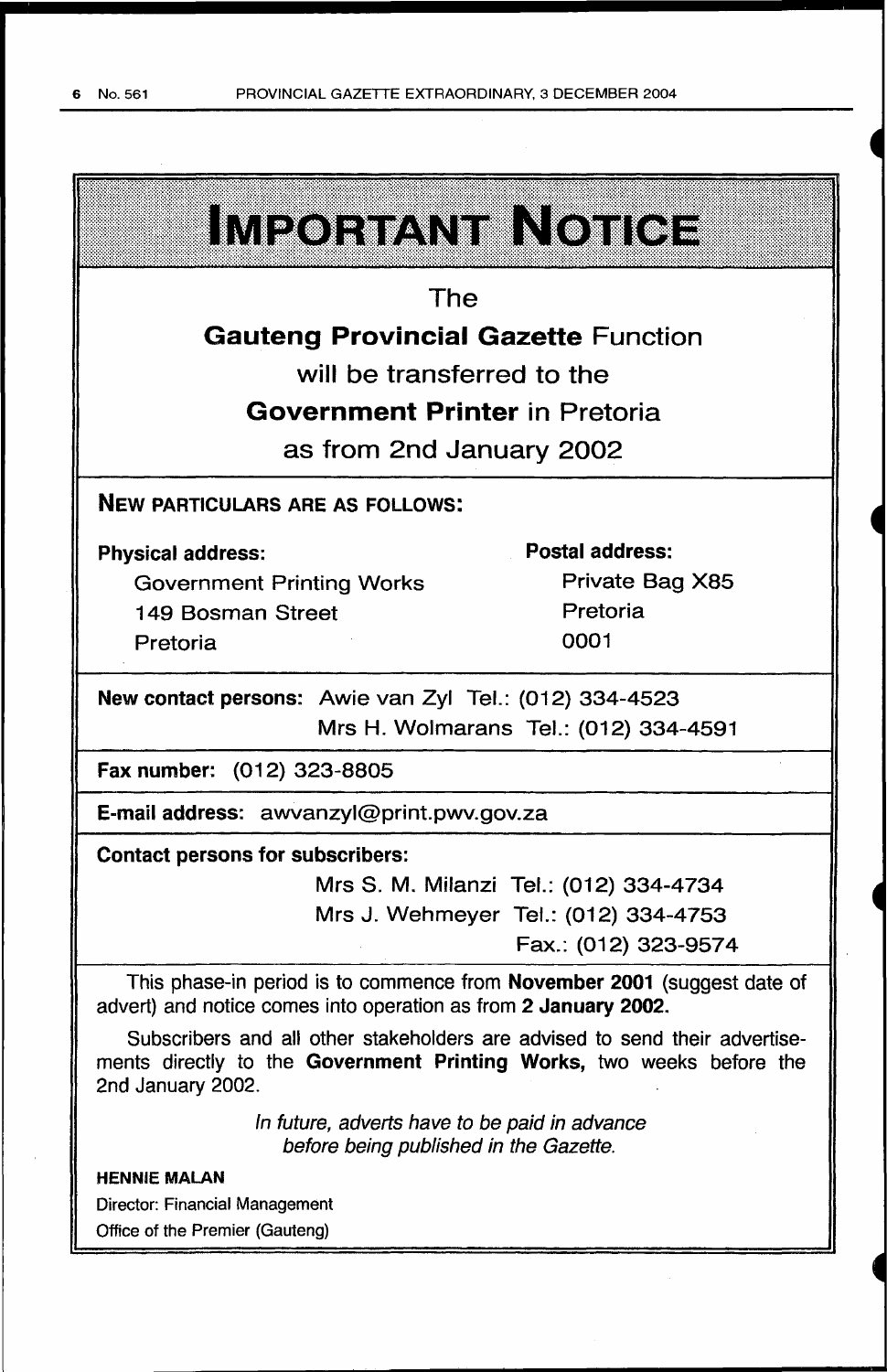## Dog ate your Gazette? ... **read it online**



# **www. SH Gazettes .co.za ••••••mamaaa•amnamaammnm**

**A new information Portal keeping you up to date with news, legislation, the Parliamentary programme and which is the largest pool of SA Gazette information available on the Web.** 

- Easily accessible through the www!
	- Government Gazettes from January 1994
	- Compilations of all Indexes pertaining to the past week's Government Gazettes
	- All Provincial Gazettes- from September 1995
	- Parliamentary Bills as of January 1999
- Available in full-text, with keyword searching
- Sabinet Online scans, formats, edits and organize information for you. Diagrams and forms included as images.
- No stacks of printed gazettes- all on computer. Think of the storage space you save.
- Offers Bill Tracker- complementing the SA Gazettes products.

For easy electronic access to full-text gazette info, subscribe to the SA Gazettes from Sabinet Online. Please visit us at www.sagazettes.co.za



Tel: (012) 643-9500, Fax: (012) 663-3543, Toll free: 0800 11 8595, e-mail: corporate@sabinet.co.za, www: http://corporate.sabinet.co.za